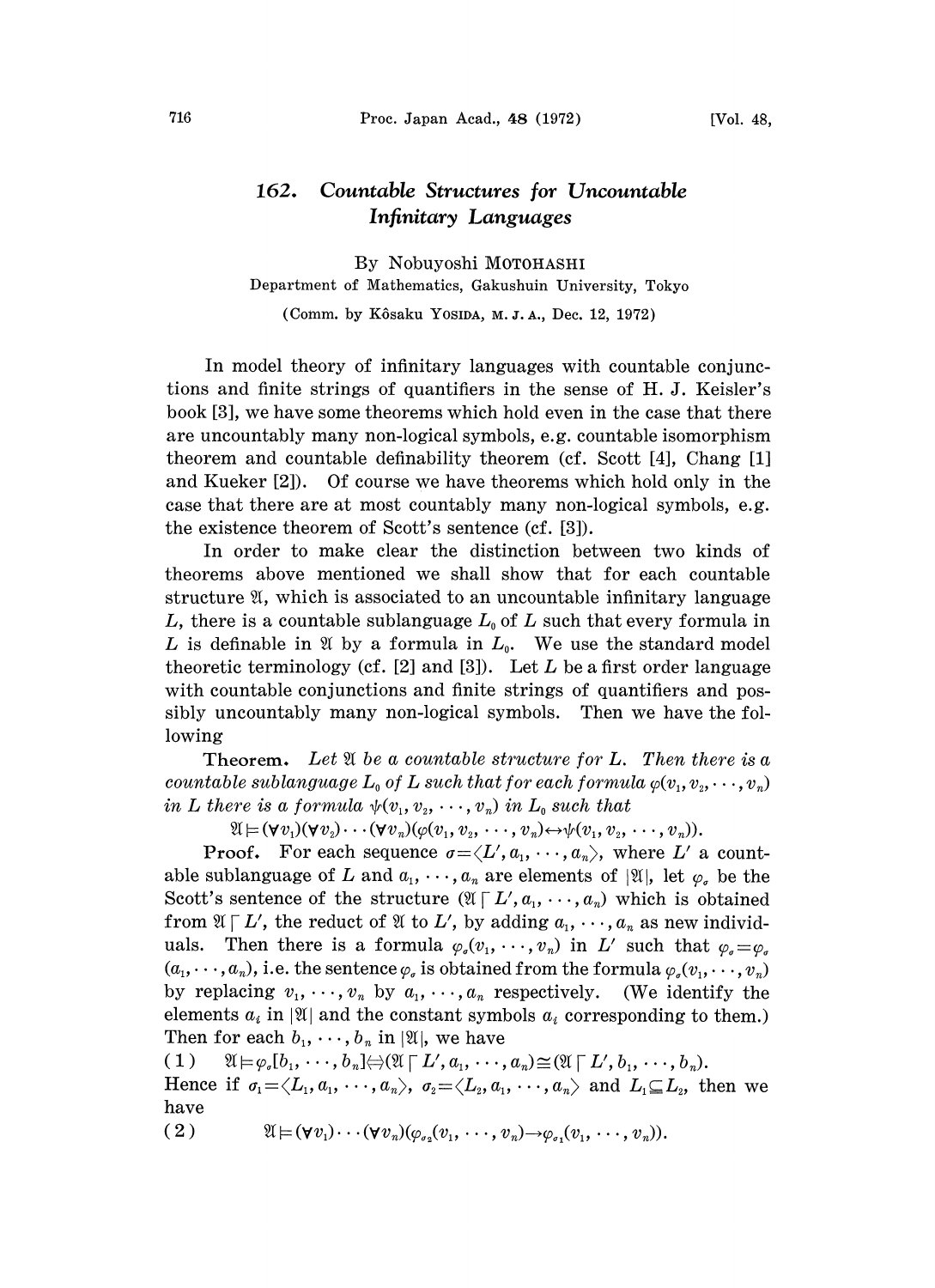It follows that for each  $a_1, \dots, a_n$  in | II there is a countable sublanguage  $L_1$  of L such that

( 3 )  $\mathfrak{A} \vDash (\forall v_1) \cdots (\forall v_n)(\varphi_{\sigma_1}(v_1,\cdots,v_n) \leftrightarrow \varphi_{\sigma_2}(v_1,\cdots,v_n))$ 

holds for every  $\sigma_2 = \langle L_2, a_1, \cdots, a_n \rangle$  such that  $L_1 \subseteq L_2$ , where  $\sigma_1 = \langle L_1, a_1, \cdots, a_n \rangle$ , by (2) and the fact that |\X| is countable. Since there are only countably many finite sequences of elements in  $|\mathfrak{A}|$ , there is a countable sublanguage  $L_0$  of L such that

(4) 
$$
\mathfrak{A} \models (\forall v_1) \cdots (\forall v_n) (\varphi_{\sigma_1}(v_1, \cdots, v_n) \leftrightarrow \varphi_{\sigma}(v_1, \cdots, v_n))
$$

holds for every  $a_1, \dots, a_n$  in |21| and for every  $\sigma = \langle L_0, a_1, \dots, a_n \rangle$  and  $a_1 = \langle L_1, a_1, \cdots, a_n \rangle$ , where  $L_0 \subseteq L_1$ . We want to show that this language  $L_0$  satisfies the conclusion of this theorem. Let  $\varphi(v_1,\dots,v_n)$  be a formula in L and  $\psi(v_1, \dots, v_n)$  be the disjunction of all the formulas  $\varphi_{\sigma}(v_1,\dots,v_n)$  such that  $\sigma$  has the form  $\langle L_0, a_1,\dots, a_n \rangle$  for some  $a_1,\dots, a_n$ such that  $\mathfrak{A} \models \varphi[a_1,\ldots,a_n]$ . Clearly  $\psi(v_1,\ldots,v_n)$  is a formula in  $L_0$ . Let  $L_1$  be a countable sublanguage of L such that  $L_0 \subseteq L_1$  and  $\varphi(v_1, \dots, v_n) \in L_1$ . Let  $b_1, \dots, b_n$  be elements of  $|\mathfrak{A}|$ . Then by the definition of  $\psi(v_1,\dots, v_n)$ , (1) and (4) we have

$$
\mathfrak{A} \models \psi[b_1, \cdots, b_n] \Leftrightarrow \mathfrak{A} \models \varphi_o[b_1, \cdots, b_n] \quad \text{for some} \quad \sigma = \langle L_0, a_1, \cdots, a_n \rangle \quad \text{such that} \quad \mathfrak{A} \models \varphi[a_1, \cdots, a_n] \quad \Leftrightarrow \mathfrak{A} \models \varphi_o[b_1, \cdots, b_n] \quad \text{for some} \quad \sigma = \langle L_1, a_1, \cdots, a_n \rangle \quad \text{such that} \quad \mathfrak{A} \models \varphi[a_1, \cdots, a_n] \quad \Leftrightarrow (\mathfrak{A} \sqcap L_1, b_1, \cdots, b_n) \cong (\mathfrak{A} \sqcap L_1, a_1, \cdots, a_n) \quad \text{for some} \quad a_1, \cdots, a_n \quad \text{such that} \quad \mathfrak{A} \models \varphi[a_1, \cdots, a_n] \quad \Leftrightarrow \mathfrak{A} \models \varphi[b_1, \cdots, b_n].
$$

Hence we have proved

 $\mathfrak{A} \models (\forall v_1) \cdots (\forall v_n)(\varphi(v_1, \cdots, v_n) \leftrightarrow \psi(v_1, \cdots, v_n)).$  Q.E.D.

Corollary <sup>1</sup> (Countable isomorphism theorem, Scott [4], Chang [1]). Suppose  $\mathfrak{A}_1$  and  $\mathfrak{A}_2$  are two countable structures for L. Then we have  $\mathfrak{A}_1 \equiv \mathfrak{A}_2 \Longleftrightarrow \mathfrak{A}_1 \cong \mathfrak{A}_2.$ 

**Proof.** Let  $L_1$  and  $L_2$  be two countable sublanguages of L for  $\mathfrak{A}_1$ and  $\mathfrak{A}_2$  stated in our theorem respectively. Let  $L_0 = L_1 \cup L_2$  and  $\varphi$  be the Scott's sentence of the structure  $\mathfrak{A}_{1} \Gamma L_{0}$ . Then by our main theorem we have

@1 <sup>V</sup> L0-- [- L0 and \_--. 1112 Q.E.D.

Corollary 2 (Countable definability theorem, Scott [4]). Let  $\mathfrak A$  be a countable structure for L and  $P\subseteq|\mathfrak{A}|$  a unary predicate on  $|\mathfrak{A}|$ . Then the following two conditions are equivalent:

- (i) For any  $Q \subseteq |\mathfrak{A}|$ ,  $(\mathfrak{A}, P) \cong (\mathfrak{A}, Q)$  implies  $P = Q$ ;
- (ii) There is a formula  $\varphi(v)$  in L such that

 $(\mathfrak{A}, P) \models (\forall v)(P(v) \leftrightarrow \varphi(v)).$